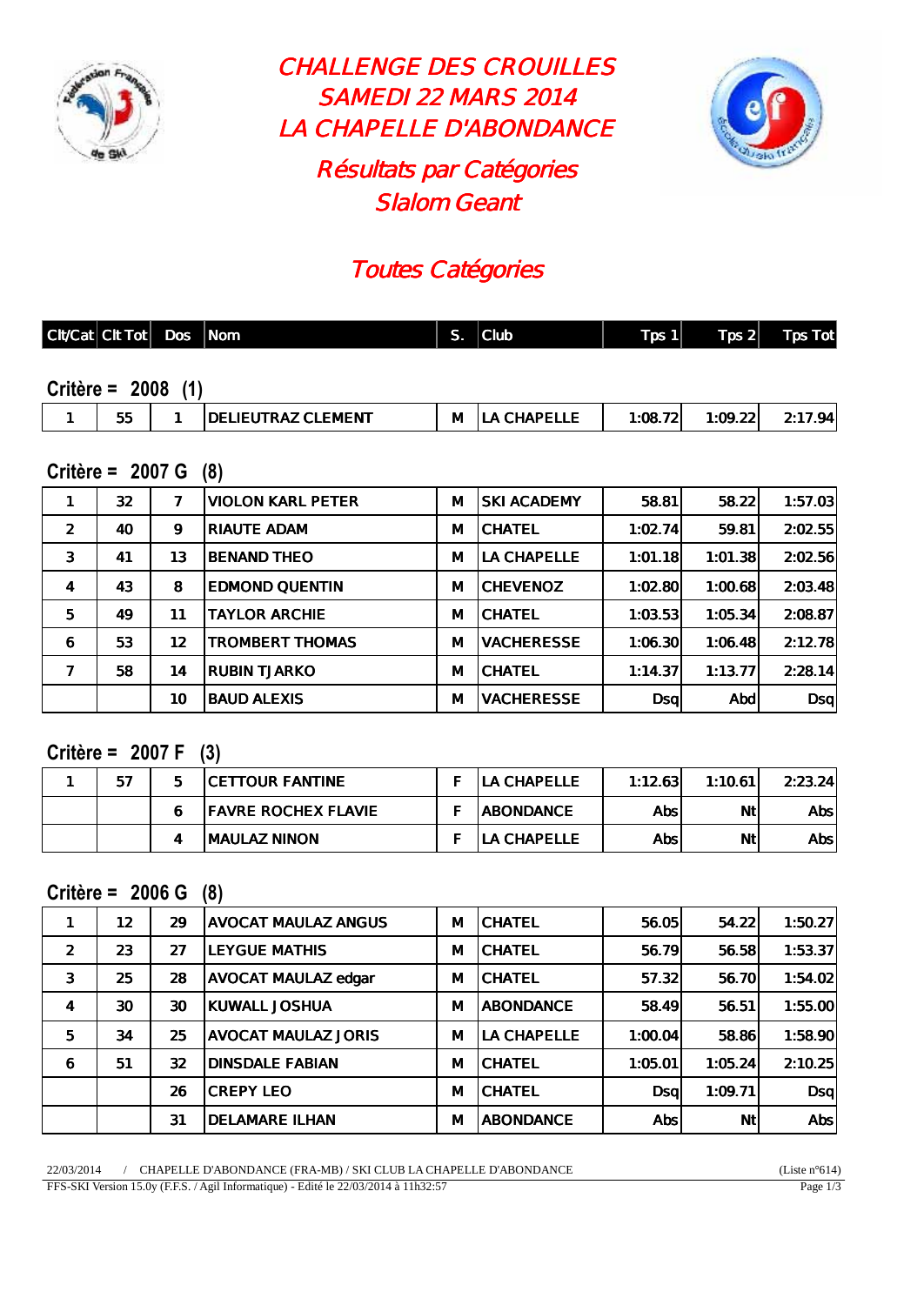| <b>Cit/Cat Cit Tot</b> | <b>Dos</b> | <b>Nom</b> | . . | <b>SUD</b> | <b>Tps</b> | Tps 21 | <b>Tot</b> |
|------------------------|------------|------------|-----|------------|------------|--------|------------|

## **Critère = 2006 F (7)**

|                | 36 | 21 | <b>PEQUEREAUX LILOU</b>    | F | <b>CHATEL</b>     | 1:01.33    | 1:00.00 | 2:01.33 |
|----------------|----|----|----------------------------|---|-------------------|------------|---------|---------|
| $\overline{2}$ | 42 | 18 | <b>FAVRE MANON</b>         | F | <b>CHATEL</b>     | 1:01.15    | 1:01.77 | 2:02.92 |
| 3              | 44 | 19 | <b>DALE LYDIA</b>          | F | LA CHAPELLE       | 1:01.67    | 1:01.89 | 2:03.56 |
| 4              | 48 | 23 | <b>POTEREAU ALEYNA</b>     | F | <b>VACHERESSE</b> | 1:03.60    | 1:04.37 | 2:07.97 |
| 5              | 50 | 20 | <b>IDUGGAN KATIE</b>       | F | <b>ABONDANCE</b>  | 1:05.53    | 1:03.87 | 2:09.40 |
| 6              | 56 | 22 | <b>CHAUVET CLEMENCE</b>    |   | LA CHAPELLE       | 1:08.71    | 1:11.20 | 2:19.91 |
|                |    | 17 | <b>GRILLET AUBERT lola</b> | F | <b>CHATEL</b>     | <b>Dsa</b> | 1:03.52 | DSq     |

## **Critère = 2005 G (15)**

| 1                 | $\overline{2}$ | 54 | <b>DALE JAMES</b>            | М | <b>LA CHAPELLE</b> | 50.10   | 51.05     | 1:41.15        |
|-------------------|----------------|----|------------------------------|---|--------------------|---------|-----------|----------------|
| $\overline{2}$    | 3              | 60 | <b>BERTHET MARTIN</b>        | м | <b>ABONDANCE</b>   | 51.17   | 51.04     | 1:42.21        |
| 3                 | 14             | 50 | <b>FAVRE ELLIOT</b>          | м | <b>CHATEL</b>      | 55.89   | 55.37     | 1:51.26        |
| 4                 | 16             | 46 | <b>BILLINGS LUKE</b>         | М | <b>LA CHAPELLE</b> | 56.18   | 55.71     | 1:51.89        |
| 5                 | 17             | 58 | <b>GAUDILLERE ARTHUR</b>     | М | <b>CHATEL</b>      | 55.20   | 56.77     | 1:51.97        |
| 6                 | 20             | 47 | <b>GRILLET AUBERT ALEXIS</b> | М | <b>LA CHAPELLE</b> | 56.98   | 55.89     | 1:52.87        |
| $\overline{ }$    | 24             | 59 | <b>GIRARD DEPROLET THEO</b>  | м | LA CHAPELLE        | 56.54   | 56.95     | 1:53.49        |
| 8                 | 29             | 49 | <b>MALONE ROSS</b>           | м | <b>ABONDANCE</b>   | 56.87   | 57.87     | 1:54.74        |
| 9                 | 33             | 51 | <b>RUBIN ARNAUD</b>          | М | <b>CHATEL</b>      | 58.32   | 59.34     | 1:57.66        |
| 10                | 35             | 56 | <b>PEILLEX VALERIAN</b>      | М | <b>ABONDANCE</b>   | 1:00.07 | 59.84     | 1:59.91        |
| 11                | 37             | 52 | <b>BERTHET BRELAT ALRIC</b>  | М | <b>CHATEL</b>      | 1:00.30 | 1:01.08   | 2:01.38        |
| $12 \overline{ }$ | 39             | 48 | <b>PRIORE ENZO</b>           | м | <b>VACHERESSE</b>  | 1:00.45 | 1:01.54   | 2:01.99        |
| 13                | 52             | 55 | <b>DEPRIESTER TONY</b>       | М | <b>VACHERESSE</b>  | 1:05.60 | 1:04.88   | 2:10.48        |
|                   |                | 53 | PETIT JEAN MAXIME            | М | <b>VACHERESSE</b>  | Abs     | <b>Nt</b> | Abs            |
|                   |                | 57 | <b>GALLAY LILIAN</b>         | М | <b>VACHERESSE</b>  | Abs     | <b>Nt</b> | $\mathsf{Abs}$ |

**Critère = 2005 F (10)**

| 1              | 4  | 35 | <b>BRAND JUNE</b>             | F | <b>CHATEL</b>      | 51.92   | 51.95          | 1:43.87 |
|----------------|----|----|-------------------------------|---|--------------------|---------|----------------|---------|
| $\overline{2}$ | 7  | 37 | <b>BOUVET AGATHE</b>          | F | <b>ABONDANCE</b>   | 53.47   | 52.83          | 1:46.30 |
| 3              | 15 | 36 | <b>RUBIN NOEE</b>             | F | <b>CHATEL</b>      | 55.95   | 55.52          | 1:51.47 |
| 4              | 21 | 40 | <b>FLORET MARGOT</b>          | F | <b>LA CHAPELLE</b> | 56.45   | 56.57          | 1:53.02 |
| 5              | 31 | 43 | <b>GASPARINI marine</b>       | F | <b>CHATEL</b>      | 57.90   | 58.65          | 1:56.55 |
| 6              | 45 | 38 | <b>CREPY LOANE</b>            | F | <b>CHATEL</b>      | 1:02.05 | 1:01.55        | 2:03.60 |
| $\overline{ }$ | 46 | 39 | <b>BACQUET FANTINE</b>        | F | <b>ABONDANCE</b>   | 1:03.70 | 1:00.23        | 2:03.93 |
| 8              | 47 | 41 | <b>GRILLET AUBERT MORGANE</b> | F | <b>CHATEL</b>      | 1:03.14 | 1:03.79        | 2:06.93 |
| 9              | 54 | 44 | <b>CHAUVET EMMA</b>           | F | <b>LA CHAPELLE</b> | 1:06.04 | 1:06.86        | 2:12.90 |
|                |    | 42 | <b>GONON JENNA</b>            | F | <b>CHATEL</b>      | Abs     | N <sub>t</sub> | Absl    |

22/03/2014 / CHAPELLE D'ABONDANCE (FRA-MB) / SKI CLUB LA CHAPELLE D'ABONDANCE (Liste n°614) FFS-SKI Version 15.0y (F.F.S. / Agil Informatique) - Edité le 22/03/2014 à 11h32:57 Page 2/3